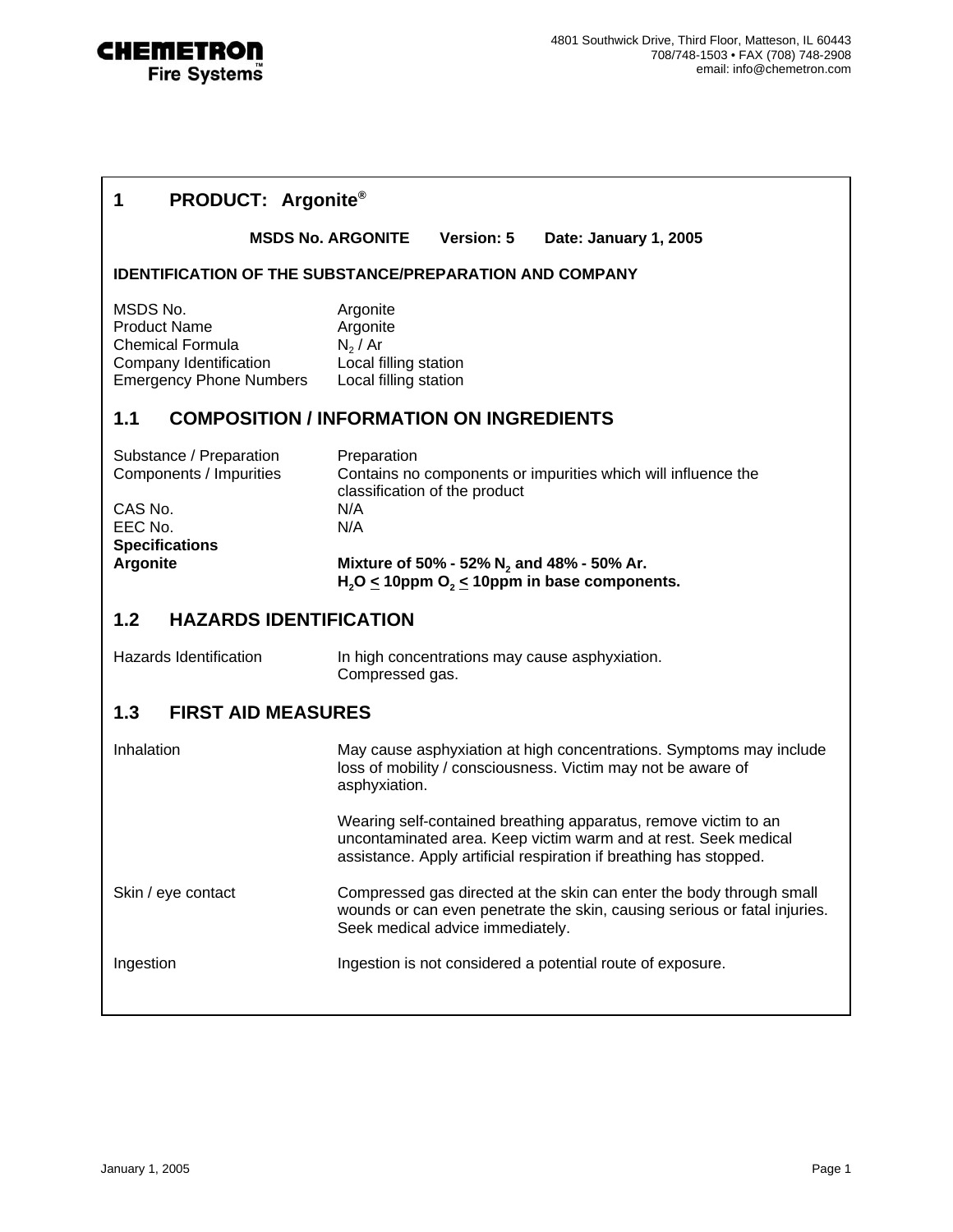

### **1.4 FIRE FIGHTING MEASURES**

| <b>Specific Hazards</b>       | Exposure to fire may cause containers to rupture / explode. Call the<br><b>Fire Department</b> |
|-------------------------------|------------------------------------------------------------------------------------------------|
|                               | Non flammable.                                                                                 |
| Hazardous combustion products | None.                                                                                          |
| Suitable extinguishing media  | All known extinguishants can be used.                                                          |
| Specific methods              | If possible, stop flow of product.                                                             |
|                               | Move container away or cool with water from a protected position.                              |
| Special protective equipment  | In confined spaces use self-contained breathing apparatus.                                     |
| for fire fighters             |                                                                                                |

# **1.5 ACCIDENTAL RELEASE MEASURES**

| Personal precautions      | Evacuate area.                                                                                        |
|---------------------------|-------------------------------------------------------------------------------------------------------|
|                           | Use self-contained breathing apparatus when entering area unless<br>atmosphere is proved safe.        |
|                           | Ensure adequate air ventilation.                                                                      |
| Environmental precautions | Provided it is safe to do so, try to stop release.                                                    |
|                           | Prevent entry to sewers, basements, and workpits or any place where<br>accumulation can be dangerous. |
| Clean up methods          | Ventilate area.                                                                                       |

# **1.6 HANDLING AND STORAGE**

| Handling and Storage | Backflow of any contaminating substance into container must be<br>prevented.                                                                                     |
|----------------------|------------------------------------------------------------------------------------------------------------------------------------------------------------------|
|                      | Use only equipment that is specified as suitable for this product, its<br>supply pressure and temperature. Contact your supplier if in doubt.                    |
|                      | Compressed gas cylinders are heavy and contain considerable stored<br>energy. Use suitable equipment and handle with appropriate caution.<br>Refer to suppliers. |
|                      | Keep containers below 50°C in a well-ventilated place.                                                                                                           |
|                      |                                                                                                                                                                  |

# **1.7 EXPOSURE CONTROLS / PERSONAL PROTECTION**

| Exposure Limit Value - ELV | No ELV specified, but atmosphere must have a minimum 18% free |
|----------------------------|---------------------------------------------------------------|
|                            | oxygen                                                        |
| <b>Personal Protection</b> | Ensure adequate air ventilation.                              |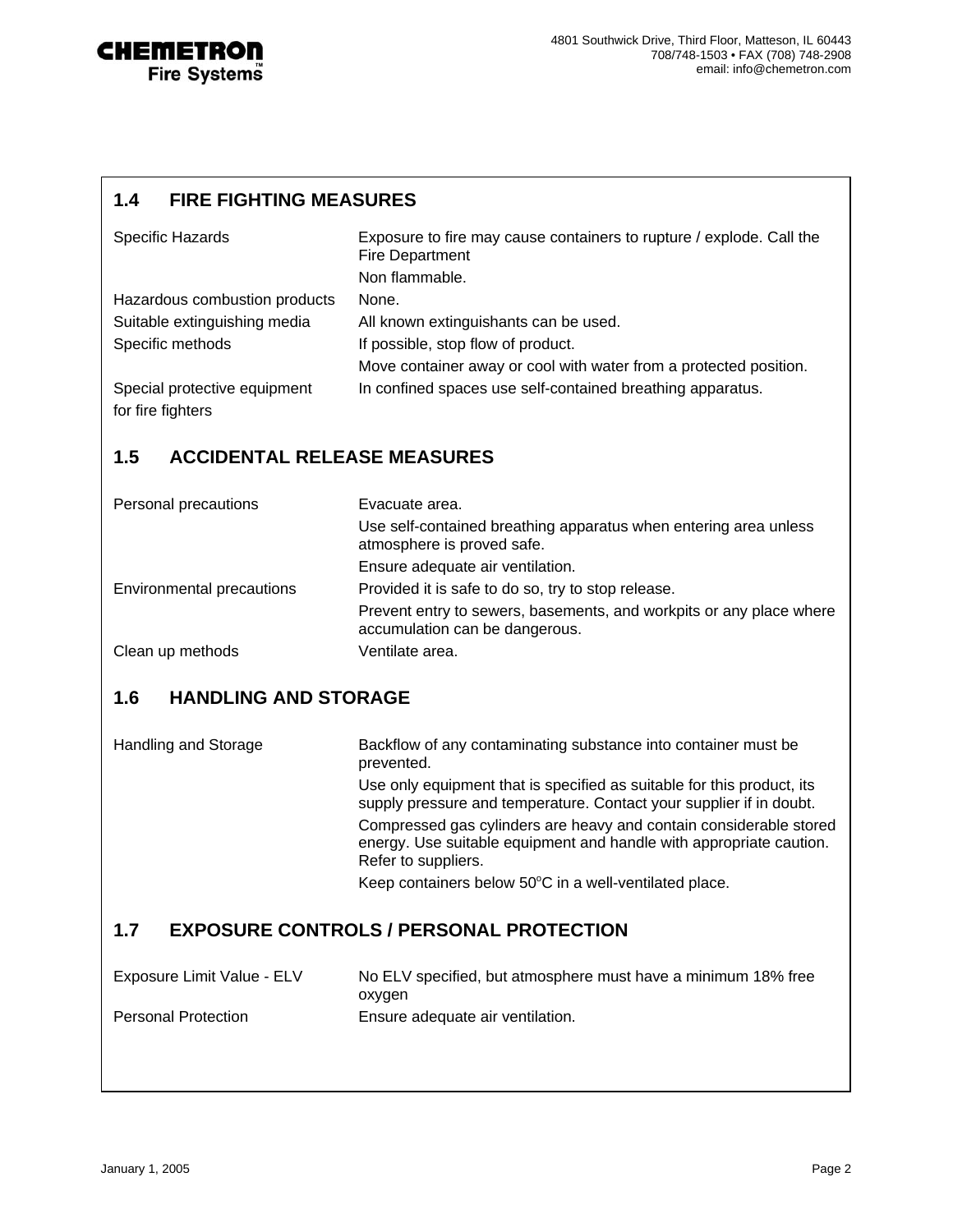

#### **1.8 PHYSICAL AND CHEMICAL PROPERTIES**

| Molecular weight          | 33.95                                                                                                   |
|---------------------------|---------------------------------------------------------------------------------------------------------|
| Melting point             | $-199.7^{\circ}$ C                                                                                      |
| Boiling point             | $-190.1^{\circ}$ C                                                                                      |
| Critical temperature      | $-134.7^{\circ}$ C                                                                                      |
| Relative density gas      | Heavier than air                                                                                        |
| Relative density liquid   | N/A                                                                                                     |
| Vapour pressure 20°C      | N/A                                                                                                     |
| Solubility in water       | <b>Negligible</b>                                                                                       |
| Appearance / colour       | Colorless gas                                                                                           |
| Odor                      | No odor warning properties                                                                              |
| Auto ignition temperature | Not applicable                                                                                          |
| Flammability range        | Non flammable                                                                                           |
| Other data                | Vapor is heavier than air. May accumulate in confined spaces,<br>particularly at or below ground level. |

#### **1.9 STABILITY AND REACTIVITY**

| <b>Stability and Reactivity</b> |  |
|---------------------------------|--|
|---------------------------------|--|

Stable under normal conditions.

#### **1.10 TOXICOLOGICAL INFORMATION**

| General       | No toxicological effects from this product. |
|---------------|---------------------------------------------|
| LC50/ih (ppm) | No acute toxicity                           |

#### **1.11 ECOLOGICAL INFORMATION**

General General No ecological damage is caused by this product. Nitrogen and Argon are natural components of air. Nitrogen constituting approximately 78% and Argon approximately 0.9% of the earth's atmosphere.

# **1.12 DISPOSAL CONSIDERATIONS**

General To atmosphere in well ventilated area. Consider noise and pressure hazards. Do not discharge into any place where its accumulation could be dangerous. Contact your Chemetron Fire Systems' supplier if guidance is required.